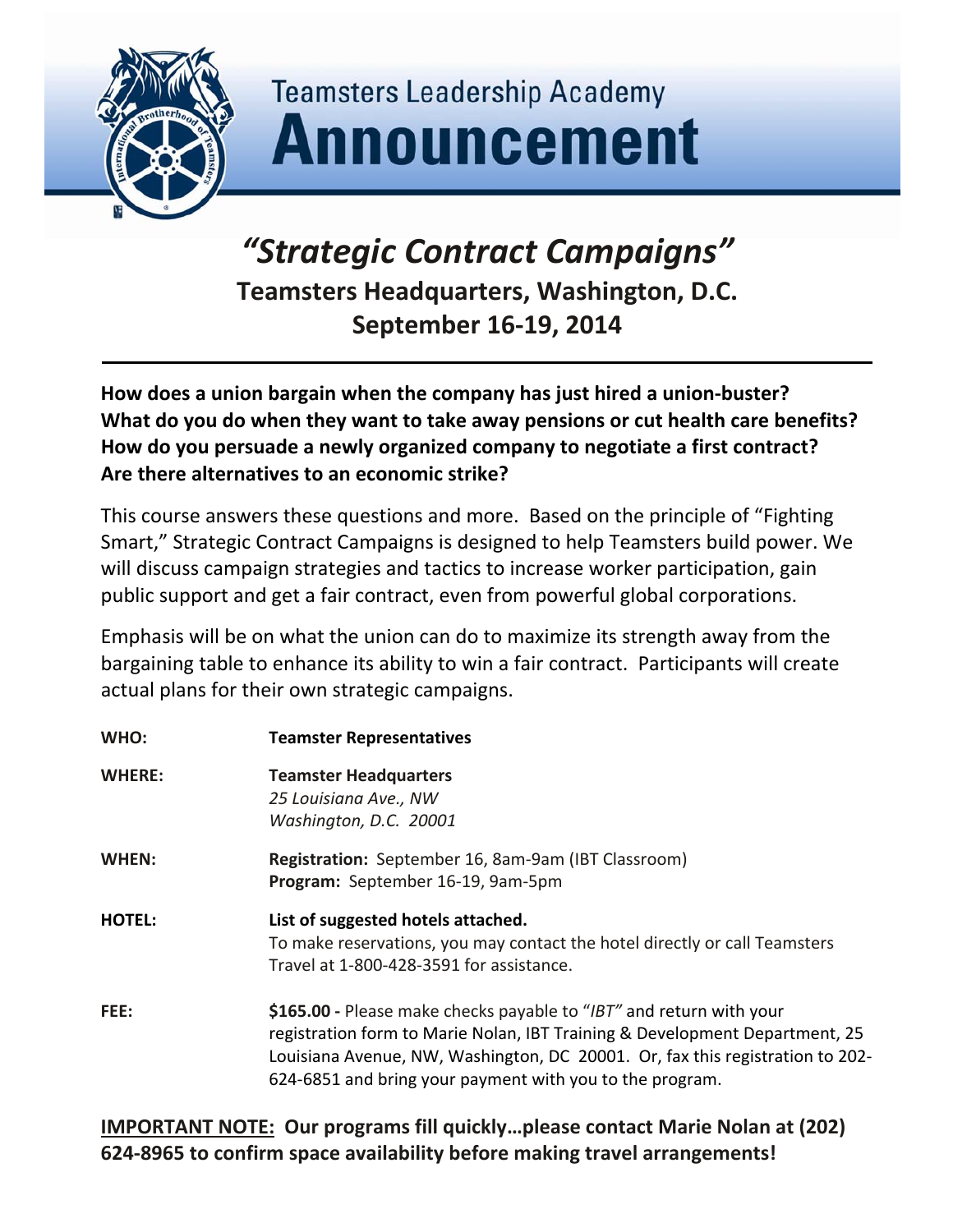

## **Teamsters Leadership Academy Announcement**

*"Strategic Contract Campaigns"*  **Teamsters Headquarters, Washington, D.C.** 

**September 16-19, 2014** 

| Would you like your confirmation letter <b>emailed</b> or sent through the <b>USPS</b> ? (Circle<br>one.) |                                                                                                                       |  |  |
|-----------------------------------------------------------------------------------------------------------|-----------------------------------------------------------------------------------------------------------------------|--|--|
|                                                                                                           |                                                                                                                       |  |  |
| Please tell us about your background with the Teamsters Union:                                            |                                                                                                                       |  |  |
|                                                                                                           |                                                                                                                       |  |  |
|                                                                                                           |                                                                                                                       |  |  |
|                                                                                                           | <u> 1989 - Johann Harry Harry Harry Harry Harry Harry Harry Harry Harry Harry Harry Harry Harry Harry Harry Harry</u> |  |  |
|                                                                                                           |                                                                                                                       |  |  |
|                                                                                                           |                                                                                                                       |  |  |

**Please return this form with your payment to Marie Nolan, IBT Training & Development Department, 25 Louisiana Avenue, NW, Washington, DC 20001. Or, fax this registration to 202‐624‐6851 and bring your payment with you to the program.**